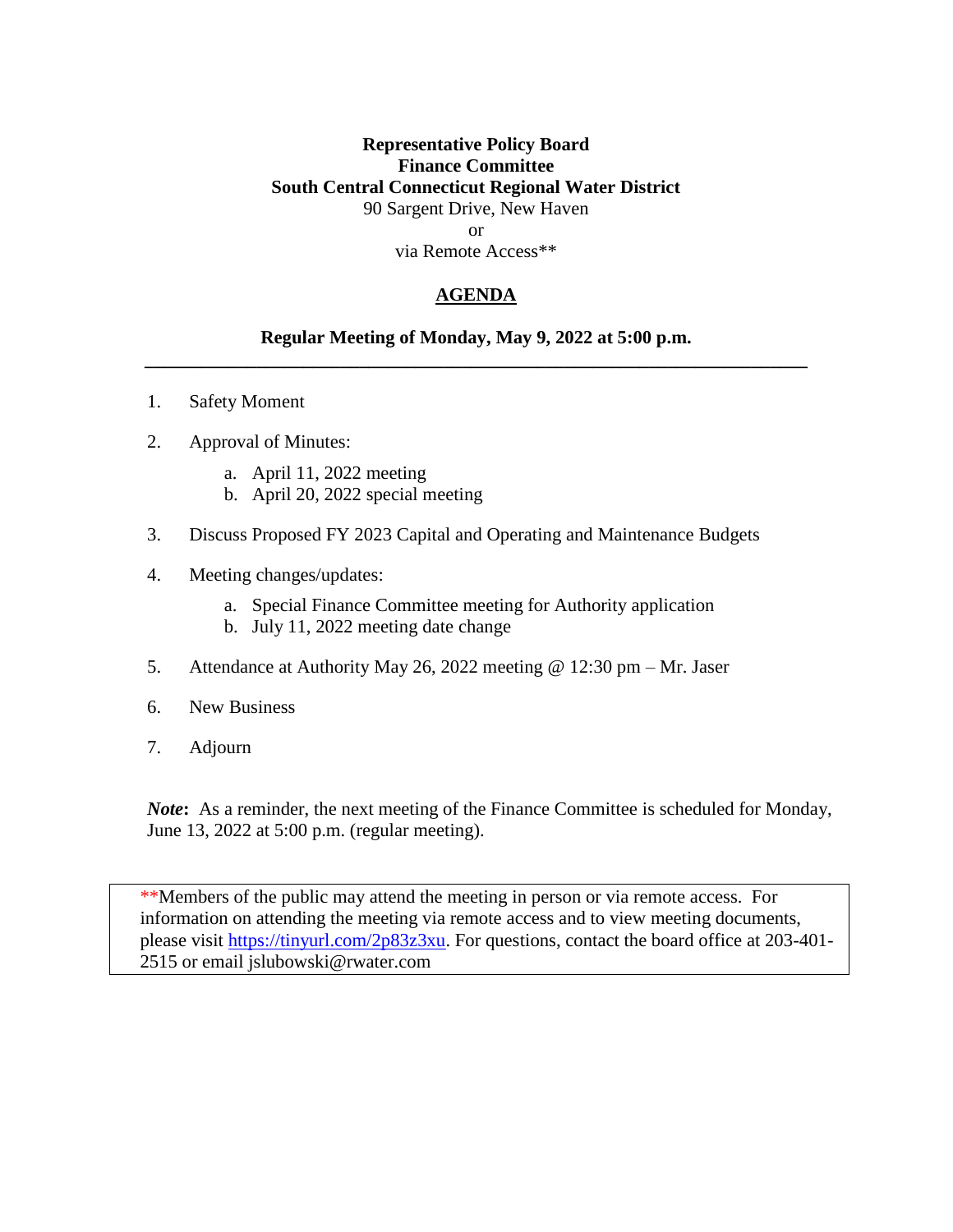Representative Policy Board

# **Finance Committee Meeting**

## Monday, May 9, 2022 at 5:00 p.m.

# **Call in** *(audio only)*

[+1 469-965-2517,,213722890#](tel:+14699652517,,213722890# ) United States, Dallas

Phone Conference ID: 213 722 890#

This is a hybrid meeting. Members of the public may join the meeting inperson at 90 Sargent Drive, New Haven or via remote access.

For information on attending, contact the board office at 203-401-2515 or by email at jslubowski@rwater.com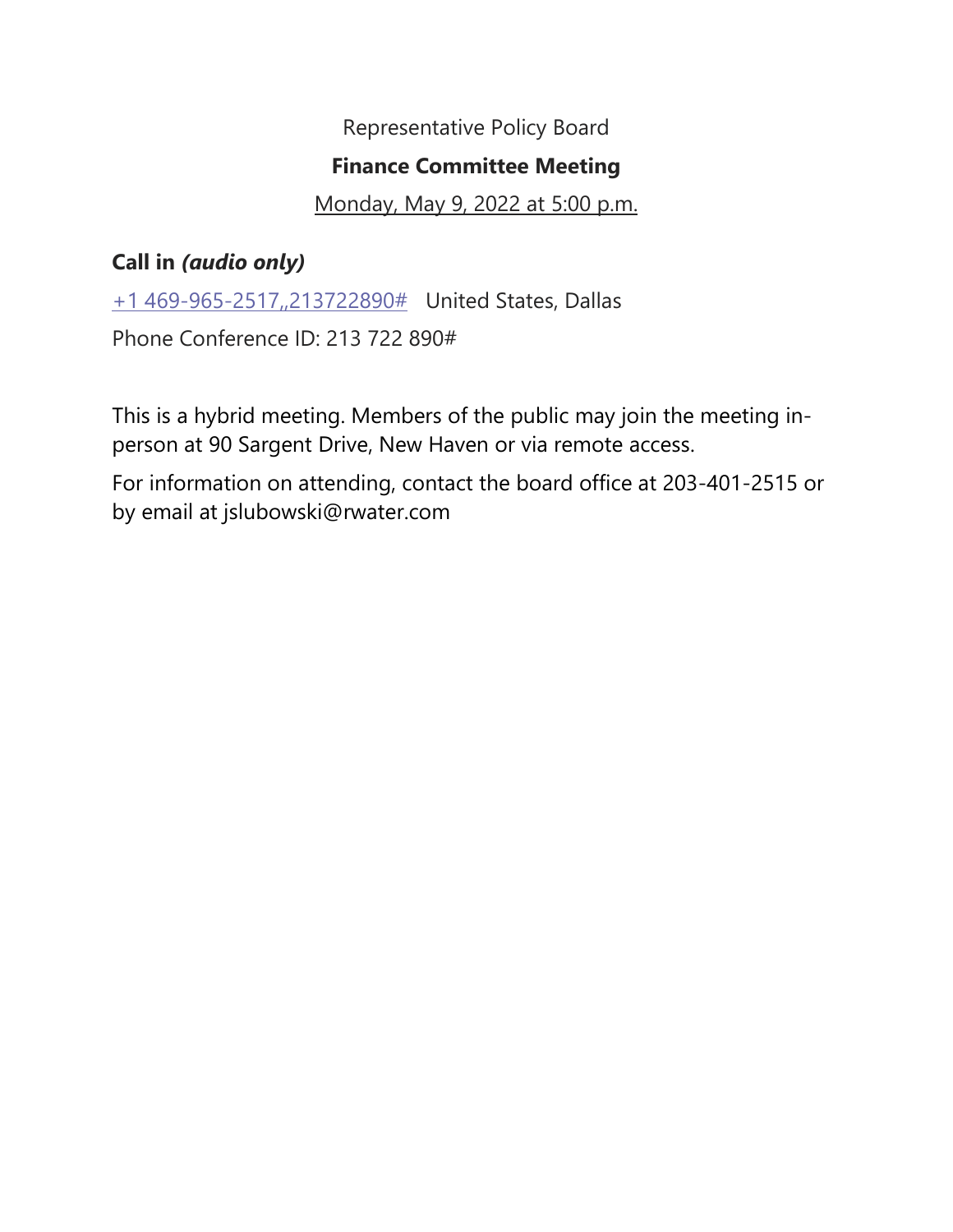# **SAFETY MOMENT**

# **PREVENT BACK INJURIES**

According to the Bureau of Labor Statistics (BLS), back injuries account for one of every five injuries and illnesses in the workplace. Many of these injuries are associated with manual materials handling tasks. BLS further states that re-aggravation of a previous injury almost always results from a new incident which involves the employee (i.e. slip, twist, trip, extended reach). Lifting-related injuries include sprains, strains, neural related, neuromuscular related injuries and/or bone related injuries. These injuries can affect any part of the body, but the majority occurs to the lower back. The bottom line is that **YOU** bear the responsibility for preventing back

## **Recognize the 5 Leading Back Injury Risk Factors!**

Poor posture Poor physical condition Improper body mechanics Incorrect lifting Jobs that require high energy

Be Willing to Change Your Posture Habits!

**When you assume a neutral posture, your body will find its natural balance. Adjust your worksite to fit you before you begin the task.**

# Service - Teamwork - Accountability - Respect - Safety

**Safety is a core company value at the Regional Water Authority . It is our goal to reduce workplace injuries to zero.** 





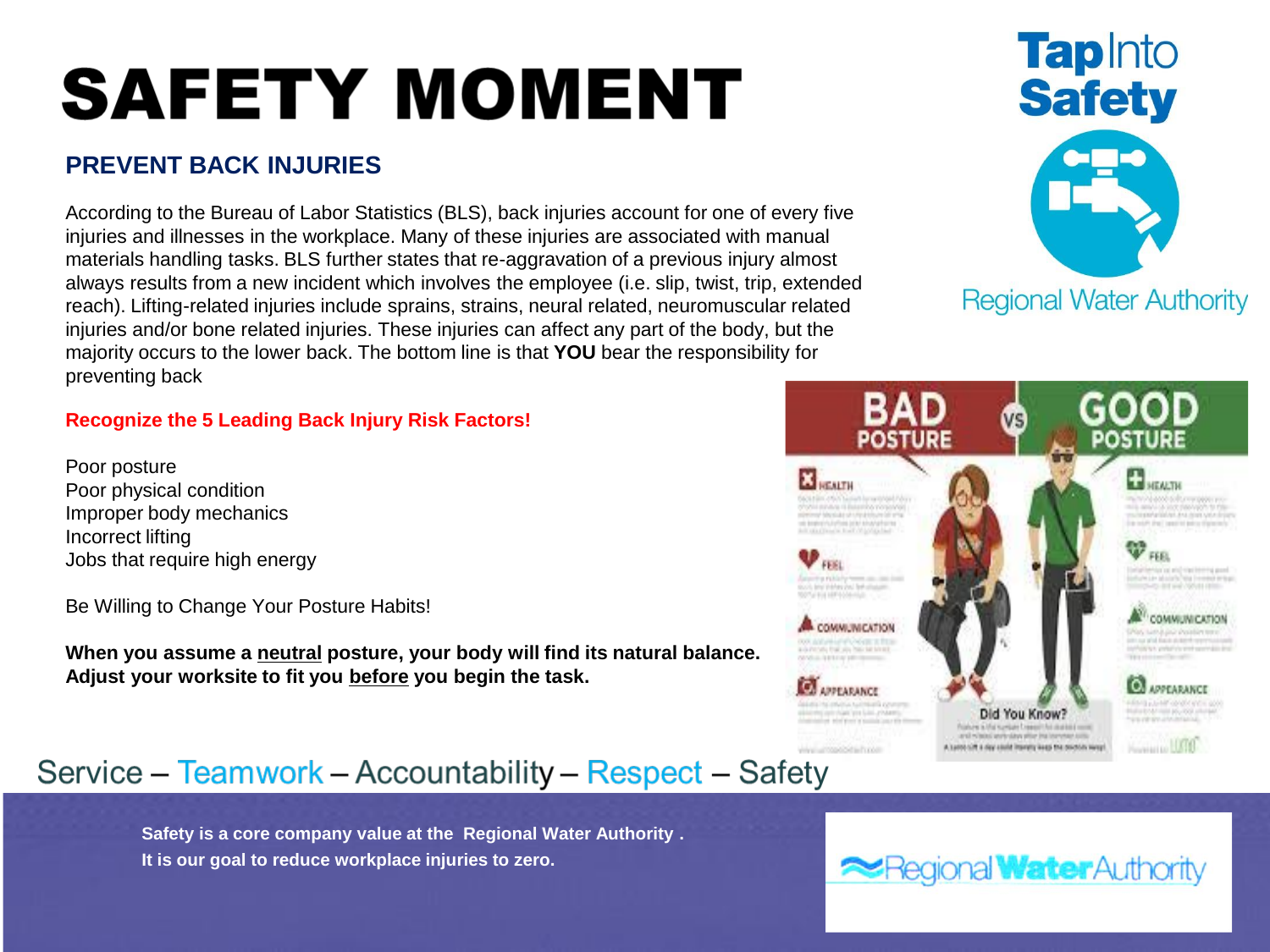#### **UNAPPROVED DRAFT**

#### **Representative Policy Board Finance Committee South Central Connecticut Regional Water District** Via Remote Access

#### **MINUTES**

#### **Regular Meeting of Monday, April 11, 2022 at 5:00 p.m.**

**\_\_\_\_\_\_\_\_\_\_\_\_\_\_\_\_\_\_\_\_\_\_\_\_\_\_\_\_\_\_\_\_\_\_\_\_\_\_\_\_\_\_\_\_\_\_\_\_\_\_\_\_\_\_\_\_\_\_\_\_\_\_\_\_\_\_\_\_\_\_\_\_\_\_\_\_\_\_\_\_\_\_**

**ATTENDEES: Finance Committee Members:** Tim Slocum, Tom Clifford, Charles Havrda, Jay Jaser, Vincent Marino, Jamie Mowat Young, and Michelle Verderame

**RPB Member:** Mario Ricozzi, Chair

**FMA Member:** Catherine LaMarr

**Management:** Larry Bingaman, Rochelle Kowalski, and Donna Verdisco

**OCA:** Atty. Jeffrey Donofrio

**Staff:** Jennifer Slubowski

Chair Slocum called the meeting to order at 5:00 p.m. He reviewed the Safety Moment distributed to members.

On motion made by Mr. Havrda, seconded by Mr. Jaser, and unanimously carried, the committee voted to approve the minutes of its March 14, 2022 meeting.

At 5:03 p.m., Ms. Young entered the meeting.

Ms. Kowalski, the RWA's Vice President of Financial Reporting and Analysis, reviewed the quarterly financial report for the period ending February 28, 2022, which included:

- balance sheet
- revenues and expenses
- maintenance test and year-end outlook
- operating and maintenance
- capital budget update
- investment earnings

Committee members discussed depreciation, impact of monthly billing, pension, benefits, contingency, and impact of interest rates.

At 5:34 p.m., Mr. Clifford withdrew from the meeting.

Ms. Kowalski reviewed the RPB Dashboard Report for the quarter ended February 28, 2022.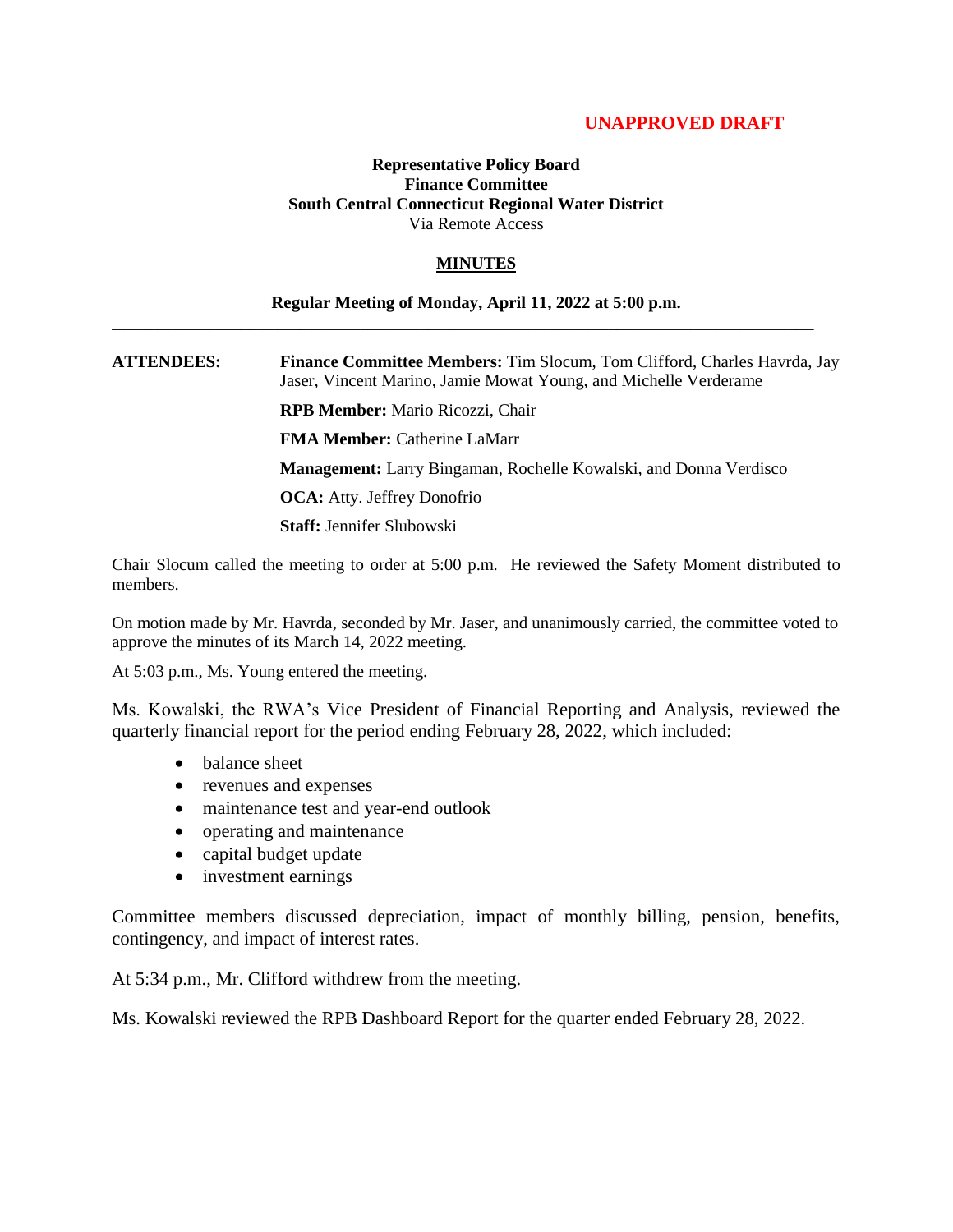Representative Policy Board **UNAPPROVED DRAFT** Finance Committee April 11, 2022

Committee members discussed the completeness, mode and date of public hearing for the Authority's Application for the approval of the Lake Gaillard Water Treatment Plant Filter Influent Valve Replacement Project ("Application"). After discussion, on motion made by Mr. Marino, seconded by Mr. Jaser, and unanimously carried, it was the consensus of the Committee to recommend the Application to the Representative Policy Board ("RPB") to schedule a public hearing at its next meeting on April 28, 2022.

The FY 2023 special joint budget review meeting of the Consumer Affairs Committee and Land Use Committee is on Monday, April 18, 2022 at 5:30 p.m. Members may attend the meeting in-person or by digital access.

The FY 2023 special budget review meeting of the Finance Committee is Wednesday, April 20, 2022 at 5:00 p.m. Members may attend the meeting in-person or by digital access.

The Chair reviewed committee member attendance at upcoming Authority meetings:

- April 28,  $2022 Mr$ . Slocum
- $\bullet$  May 26, 2022 Mr. Jaser

There was no new business to report.

At 5:55 p.m., on motion made by Mr. Havrda, seconded by Ms. Young, and unanimously carried, the meeting adjourned.

Timothy Slocum, Chairman

\_\_\_\_\_\_\_\_\_\_\_\_\_\_\_\_\_\_\_\_\_\_\_\_\_\_\_\_\_\_\_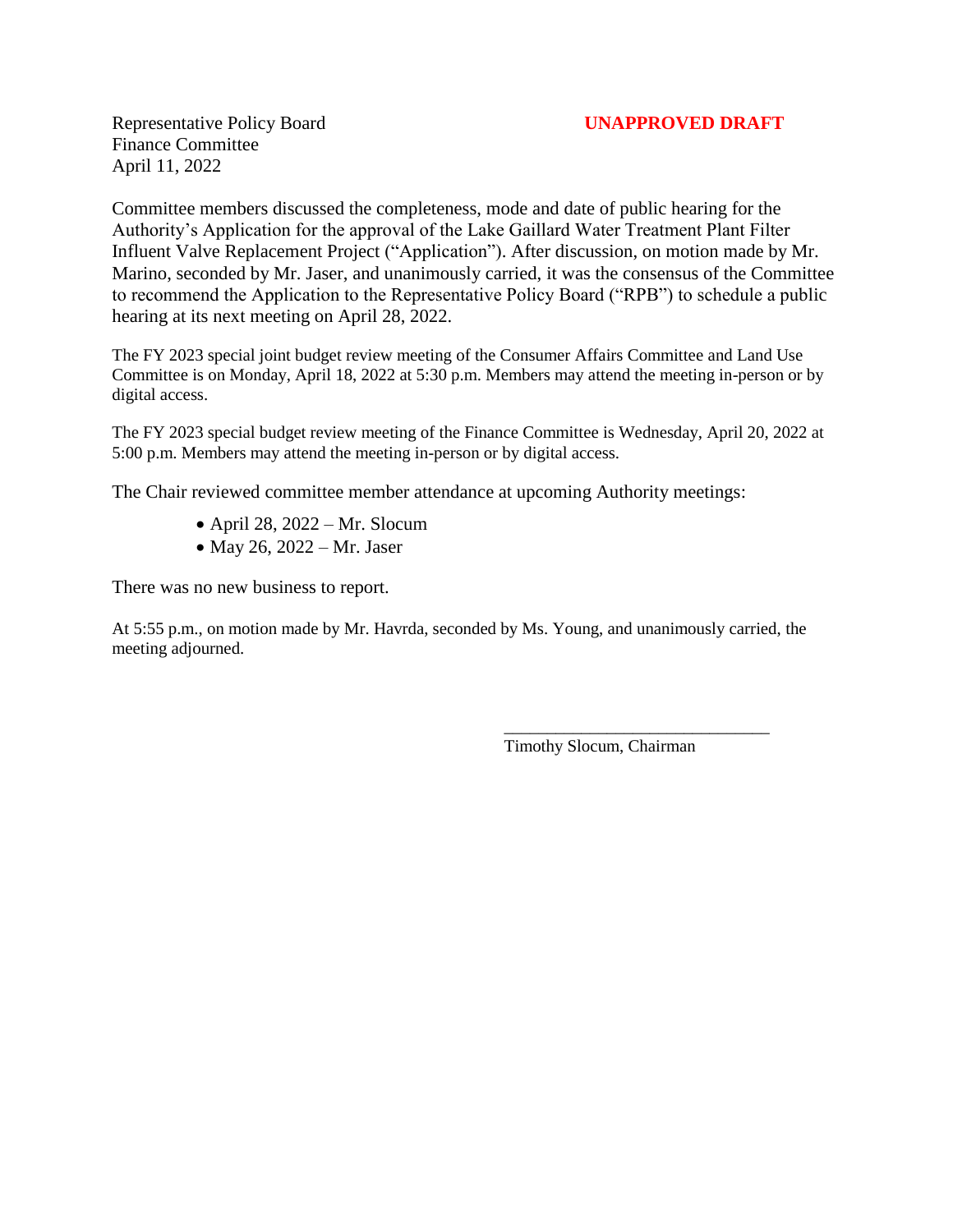#### **UNAPPROVED DRAFT**

#### **Representative Policy Board Finance Committee South Central Connecticut Regional Water District 90 Sargent Drive, New Haven, Connecticut and via remote access**

#### **MINUTES**

#### **Special Meeting of the Finance Committee Tuesday, April 20, 2022 at 5:00 p.m. \_\_\_\_\_\_\_\_\_\_\_\_\_\_\_\_\_\_\_\_\_\_\_\_\_\_\_\_\_\_\_\_\_\_\_\_\_\_\_\_\_\_\_\_\_\_\_\_\_\_\_\_\_\_\_\_\_\_\_\_\_\_\_\_\_\_\_\_\_\_\_\_\_\_\_\_\_\_\_\_\_\_\_\_**

**ATTENDEES: Finance Committee Members:** Tim Slocum, Tom Clifford, Charles Havrda, Jay Jaser, Jamie Mowat Young, and Michelle Verderame

**RPB:** Mario Ricozzi and Bob Harvey

**FMA:** David Borowy

**Management:** Larry Bingaman, Jim Courchaine, Dennis Donovan, Rochelle Kowalski, Sunny Lakshminarayanan, Prem Singh, and Donna Verdisco

**OCA:** Jeffrey Donofrio

**RPB Staff:** Jennifer Slubowski

Chair Slocum called the meeting to order at 5:00 p.m. He reviewed the Safety Moment distributed to members.

Chair Slocum stated that the meeting was taking place to review the proposed FY 2023 budget with management.

Mr. Bingaman, RWA's President and Chief Executive Officer, reviewed the FY 2023 capital budget outline and summarized the key points of the capital budget history. He reviewed assumptions used to develop the proposed budget. Mr. Bingaman noted that the FY 2023 capital budget includes funding of 79 projects and programs in four categories: Natural Resources, Treatment, Transmission & Pumping, and General Plant. He reported that the total proposed budget for capital projects is \$47.1 million and is within the recommended range of GHD's capital expenditure review. He also noted that the amount proposed excludes projects that would be discussed in executive session.

Mr. Lakshminarayanan, the RWA's Vice President of Engineering and Environmental Services, discussed the prioritization methodology and provided a breakdown of the projects and highlights, related to:

- Natural Resources
- Treatment
- Transmission & Pumping
- General Plant
- Five Year Plan Capital Improvements Plan